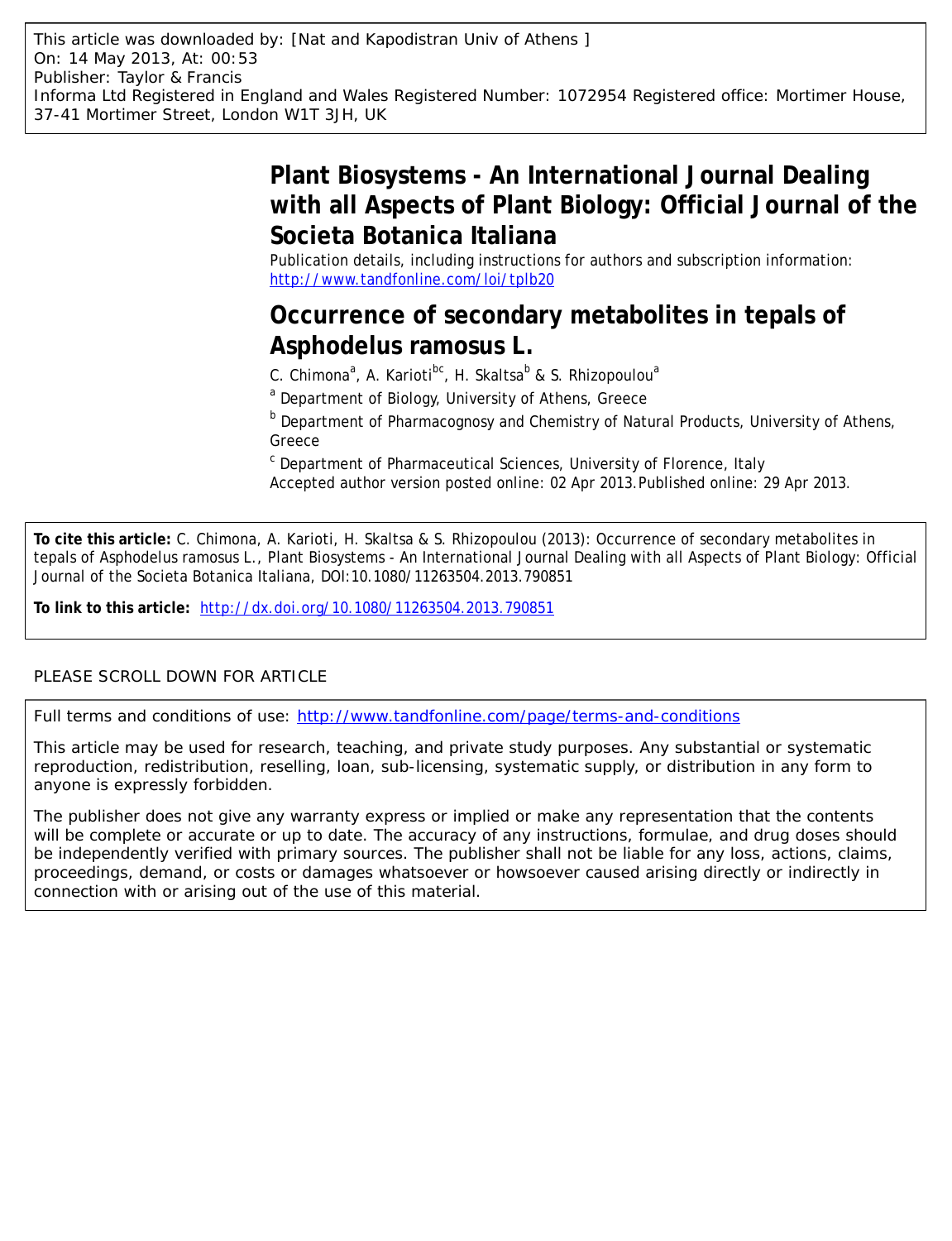### Occurrence of secondary metabolites in tepals of Asphodelus ramosus L.

C. CHIMONA<sup>1</sup>, A. KARIOTI<sup>2,3</sup>, H. SKALTSA<sup>2</sup>, & S. RHIZOPOULOU<sup>1</sup>

<sup>1</sup>Department of Biology, University of Athens, Greece; <sup>2</sup>Department of Pharmacognosy and Chemistry of Natural Products, University of Athens, Greece and <sup>3</sup>Department of Pharmaceutical Sciences, University of Florence, Italy

#### Abstract

Major processes contributing to subtleties of ephemeral flowers of Asphodelus ramosus are related to chemical constituents detected in tepals which expand during cold and wet seasons in the eastern Mediterranean. Luteolin, caffeic acid, chlorogenic, and p-hydroxy-benzoic acids are the main constituents, whereas alkanes, ketones, and fatty acids appear in low amounts.

Keywords: Asphodelus ramosus, flower, secondary metabolites, tepals

#### Introduction

Asphodelus ramosus L. (Asphodelaceae) is a perennial geophyte, consistent floristic element of the Mediterranean ecosystems and the most common species of the genus Asphodelus with branched inflorescences (Narducci 1957; Díaz Lifante & Valdés 1994; Días Lifante & Aguinagalde 1996; Días Lifante & Valdés 1996). The flowering period of  $A$ . ramosus starts in February and ends in March, coinciding with the rainy and cold seasons in the eastern Mediterranean. The ephemeral, actinomorphic flowers of A. ramosus open acropetally by exhibiting six whitish tepals on flowering stalks that may be up to 1 m long (Argiropoulos 2009).

This study was conducted in an effort to identify secondary metabolites related to adaptations of delicate tepals of  $A$ . ramosus exposed to unfavorable, abiotic, environmental conditions in the eastern Mediterranean. In the subterranean tissues of other Asphodelus species (i.e., A. albus Mill., A. acaulis Desf., A. fistulosus L., and A. microcarpus Viv.), lipophilic anthranoid aglycones (chrysophanol, asphodeline, and O,7'-bichrysophanol), β-sitosterol-β-D-glucoside, and aryl coumarin glycoside (asphodelin A  $4/-O-\beta-D$ glucoside) have been identified (Hammouda et al. 1972; Van Wyk et al. 1995; El-Seedi 2007). Also, alkaloids have been investigated in the leaves of A. aestivus Brot. and A. tenuifolius Cav. (Çalış et al.

2006; Vagashiya et al. 2011). In contrast, very little information has been obtained regarding the secondary metabolites of flowers, which contribute to defensive functions (Müller & Riederer 2005), whereas a phytochemical analysis of tepals of A. ramosus has not hitherto been reported.

#### Materials and methods

#### Plant material

Flowers of A. ramosus were randomly collected early in March, from natively growing plants in the Campus of the University of Athens (UoA) in Greece  $(250 \text{ m a.s.}1, 37^{\circ}57.6^{\prime}N, 23^{\circ}47.1^{\prime}E)$ , where monthly precipitation was estimated at 50 mm and average temperature was  $14^{\circ}$ C. The plant material was identified by Assistant Professor Dr Theophanis Constantinidis (Department of Biology, Section of Systematics & Ecology, University of Athens, Greece). A voucher specimen (UoA CR-14) has been deposited at the Herbarium of the University of Athens, Greece.

#### Phytochemical analysis

Dried tepals of flowers were ground (19.6 g) and extracted with a mixture of  $MeOH-H<sub>2</sub>O$  (5:1)  $(3 \times 240 \text{ ml})$  under agitation in a shaker for 90 min, the

Correspondence: S. Rhizopoulou, Department of Botany, Faculty of Biology, National and Kapodistrian University of Athens, Panepistimiopolis, Athens 15781, Greece. Tel: + 30 210 7274513. Fax: + 30 210 7274702. Email: srhizop@biol.uoa.gr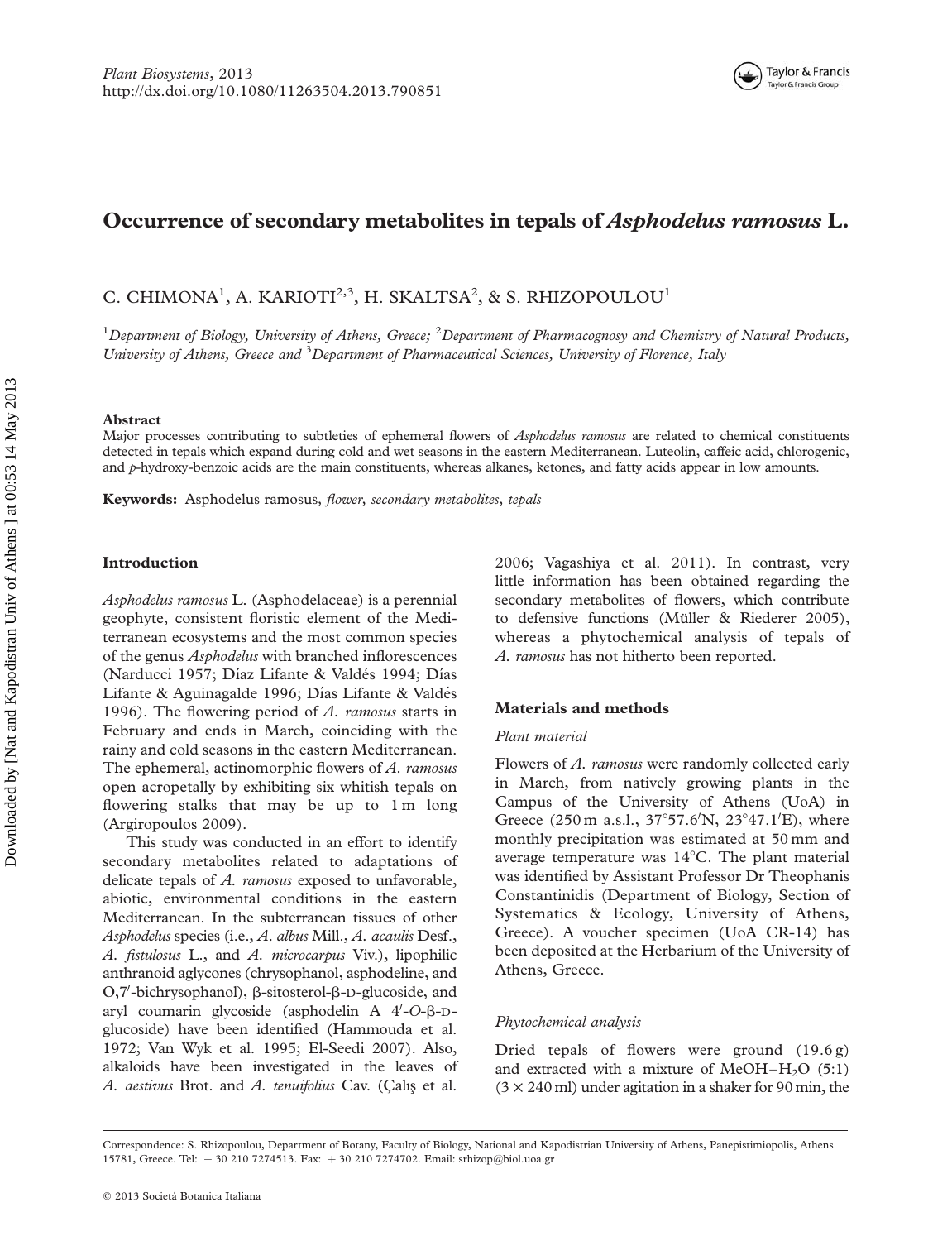combined extracts were filtered and concentrated to dryness in vacuum. The obtained residue (14.0 g) was prefractionated by vacuum liquid chromatography (VLC) over silica gel  $(5.5 \text{ cm} \times 10 \text{ cm})$  using eluents mixtures of cycloxexane– $CH_2Cl_2$ –MeOH– H2O (100:0:0:0, 0:95:5:0–0:20:80:0, 0:0:50:50) of increasing polarity to yield 11 fractions (A–K) of 300 ml. Fraction A (6.3 mg, eluted with cyclohexane) was analyzed through Gas Chromatography-Mass Spectrometry (GC-MS). Fractions F and G were combined (300 mg eluted with  $CH_2Cl_2-MeOH$ , 80:20 and 70:30, respectively) and were further purified by column chromatography (CC) over Sephadex LH 20 eluted with  $CH<sub>2</sub>Cl<sub>2</sub>–MeOH$ (20:80) and yielded luteolin (205.4 mg). Fraction I  $(4.5 \text{ g eluted with } CH_2Cl_2-MeOH, 20:80)$  was further purified by CC over Sephadex LH 20 (MeOH) and afforded nine fractions  $(I_1-I_9)$ . Fraction  $I_5$  was identified as chlorogenic acid (4.5 mg). Fraction  $I_2$  (373.9 mg) was further purified by CC over silica gel using as eluents mixtures of  $CH_2Cl_2 MeOH-H<sub>2</sub>O$  (from 95:5:0.1 to 70:30:3) and yielded seven fractions  $(IB_1 - IB_7)$ . Fraction  $IB_6$  was identified as p-hydroxy-benzoic acid  $(3.2 \text{ mg})$ . Fraction  $I_4$ (62.4 mg) was further purified by High Performance Liquid Chromatography (HPLC) (AcOH 5% – MeOH, 65:35) and yielded 11 fractions  $(IC_1 IC_{11}$ ). Fraction  $IC_4$  was identified as caffeic acid  $(11.4 \text{ mg})$ . <sup>1</sup>H, <sup>13</sup>C, and 2D NMR spectra were recorded in CD<sub>3</sub>OD on Bruker DRX 400 and Bruker AC 200 (50.3 MHz for  $^{13}$ C NMR) instruments at 295 K. Chemical shifts are given in ppm  $(\delta)$ and were referenced to the solvent signals at 3.31 ppm and 49.5 ppm for <sup>1</sup>H and <sup>13</sup>C NMR, respectively. Correlation Spectroscopy, Heteronuclear Single Quantum Coherence, and Heteronuclear Multiple Bond Correlation were carried out using standard Bruker microprograms. Infra Red spectra were obtained on a Perkin-Elmer PARAGON 500 FT-IR spectrophotometer. Ultraviolet-Visible spectra were recorded on a Shimadzu UV-160A spectrophotometer, according to Mabry et al. (1970). Optical rotations were measured on a Perkin-Elmer 341 polarimeter. VLC was carried out on silica gel 60H (Merck Art. 7736). CC was carried out on silica gel (Merck Art. 9385), gradient elution with the solvent mixtures indicated in each case; Sephadex LH-20 (Pharmacia). Thin Layer Chromatography: Merck siliga gel 60  $F_{254}$  (Art. 5554). Detection: UV–light, spray reagent [vanillin– $H_2SO_4$  on silica gel]; Merck, Cellulose (Art. 5552); Neu's reagent. Preparative HPLC was carried out on Jasco system MD-2015 Plus Multiwavelength Detector equipped with a PU 2089 pump Plus Quaternary Gradient Pump (Jasco Corporation, Tokyo, Japan), using a reversed phase column, Kromasil C18 Semi-prep (250 mm  $\times$  10 mm). Analysis was carried out on a HewlettPackard 6890 gas chromatograph fitted with a fused silica HP-5 MS capillary column that was temperature programed from  $50^{\circ}$ C to  $280^{\circ}$ C at a rate of  $4^{\circ}$ C min<sup>-1</sup>. Helium was used as carrier gas at a flow rate of  $0.8 \text{ m1} \text{min}^{-1}$ . The chromatograph was coupled to a MS 5973 mass selective detector at 70 eV. The spectra were taken in electron impact mode. Retention indices for all compounds were determined according to the van den Dool approach using  $n$ -alkanes as standards. The identification of the compounds was based on comparison of their mass spectra with those of Wiley and NBS Libraries (Massada 1976) and those described by Adams (2006), as well as on comparison of their retention indices with literature values.

#### Results

Chromatographic separation of the polar extract of tepals of A. ramosus yielded luteolin (0.5 mg  $g^{-1}$  d.w.), caffeic acid  $(0.6 \text{ mg g}^{-1} \text{ d.w.})$ , chlorogenic acid  $(0.22 \text{ mg g}^{-1} \text{ d.w.})$  and p-hydroxy-benzoic acid  $(0.15 \text{ mgg.}^{-1} \text{ d.w.})$ . Results from GC–MS analysis of the nonpolar constituents eluted with cyclohexane (fraction A) are given in Table I. Notably, several hydrocarbons (54.6%) were identified in homologous series, i.e., alkanes (C<sub>12</sub>–C<sub>29</sub>: 51.6%), alkene (C<sub>20</sub>:  $3\%$ ), and related aldehydes (C<sub>9</sub>–C<sub>24</sub>: 18.1%). In addition, two ketones and two fatty acids were present in appreciably low amounts (0.4% and 0.5%, respectively). Concerning the identified hydrocarbons, docosane and tricosane were the most abundant (Table I).

#### Discussion

Thirty-eight secondary metabolites were detected in tepals of ephemeral flowers of A. ramosus that blossom during the cold and rainy seasons in Mediterranean region (Table I). Among them luteolin, which is present in leaves of A. ramosus and floral tissues of other species, can enhance protection against UV-B radiation, herbivores, and microorganisms (Reynaud et al. 1997; Çalış et al. 2006; Ohno et al. 2011). Caffeic acid is a component related to herbivores, which can form esters in the side chain of acylated anthocyanins (Matsuoka et al. 2011). Chlorogenic acid serves as a pigment and antioxidant in ornamental plants (Olszewska & Kwapisz 2011). p-Hydroxy-benzoic acid acts as antibacterial and antifungal, and it is involved in flowers' pigmentation (Pandey et al. 2011). Hence, secondary metabolites contribute to flowers' coloration that is associated with protective and defensive mechanisms of floral tissues, against herbivores and microbes (Guzmán et al. 2011).

Components of secondary metabolites are typical constituents of the cuticle (Riederer  $&$  Müller 2006),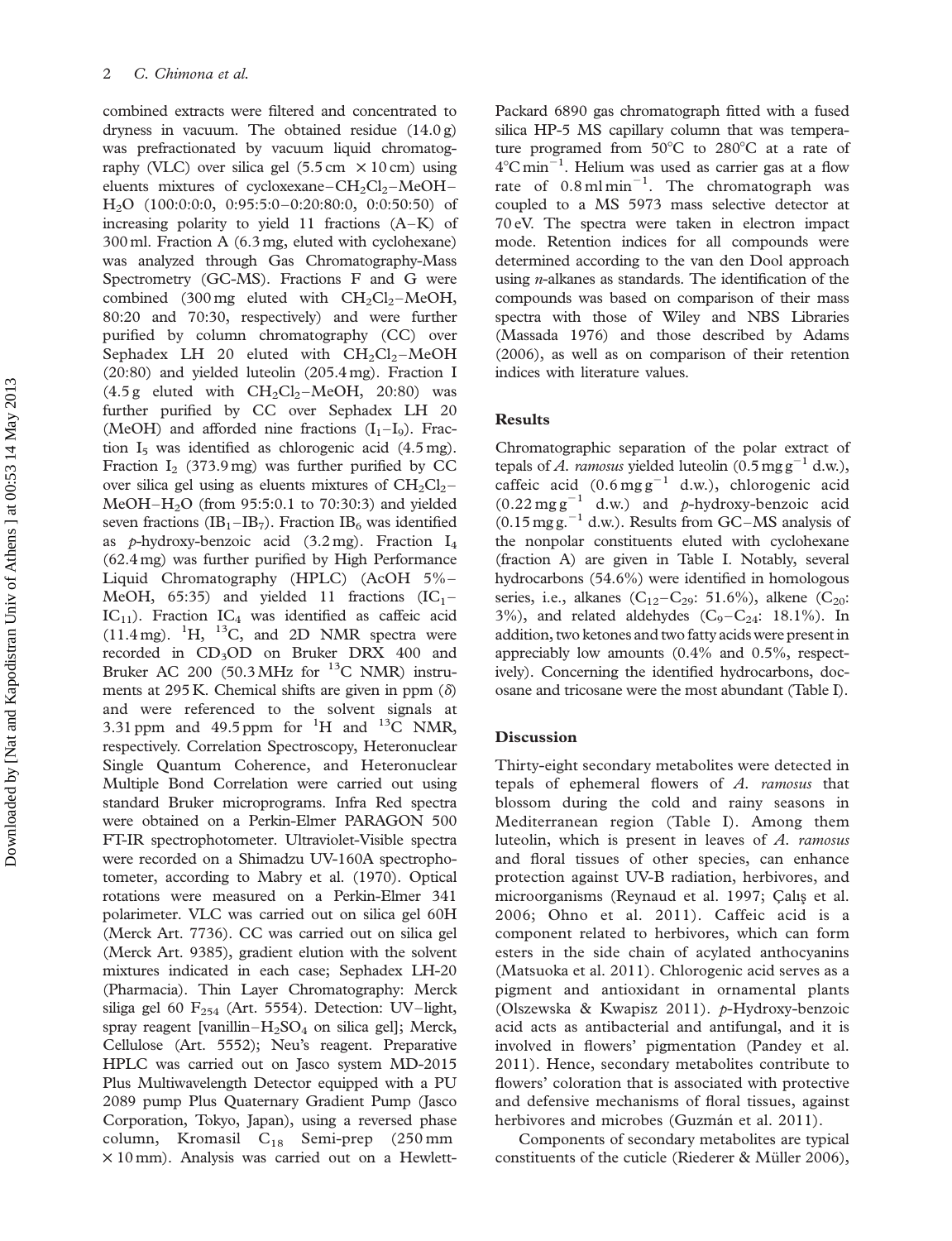Table I. Nonpolar compounds in the tepals of *Asphodelus* ramosus.

|                | Compound              | R.I. <sup>a</sup> | Peak area (%) |
|----------------|-----------------------|-------------------|---------------|
| 1              | Nonanal               | 1096              | 0.5           |
| $\overline{2}$ | Undecanal             | 1296              | 0.2           |
| 3              | $n$ -Tetradecane      | 1400              | 0.1           |
| 4              | Dodecanal             | 1394              | 0.1           |
| 5              | Pentadecane           | 1500              | 0.1           |
| 6              | Tridecanal            | 1489              | 0.2           |
| 7              | Hexadecane            | 1600              | 0.2           |
| 8              | Tetradecanal          | 1589              | 0.2           |
| 9              | Heptadecane           | 1700              | 0.1           |
| 10             | Pentadecanal          | 1710              | 0.5           |
| 11             | 2-Hexadecanone        | 1797              | 0.1           |
| 12             | Octadecane            | 1800              | 0.5           |
| 13             | Hexadecanal           | 1813              | 0.5           |
| 14             | $n$ -Nonadecane       | 1900              | 0.2           |
| 15             | Heptadecanal          | 1915              | 0.6           |
| 16             | Hexadecanoic acid     | 1973              | 0.1           |
| 17             | 3-Eicosene            | 1989              | 3.0           |
| 18             | Eicosane              | 2000              | 0.9           |
| 19             | 2-Octadecanone        | 1999              | 0.3           |
| 20             | Octadecanal           | 2016              | 1.0           |
| 21             | Heneicosane           | 2100              | 1.9           |
| 22             | Nonadecanal           | 2122              | 3.2           |
| 23             | Z-9-octadecenoic acid | 2133              | 0.4           |
| 24             | Docosane              | 2200              | 11.0          |
| 25             | Tricosane             | 2300              | 11.9          |
| 26             | Heinecosanal          | 2315              | 4.8           |
| 27             | Tetracosane           | 2400              | 8.6           |
| 28             | Tricosanal            | 2518              | 3.1           |
| 29             | Pentacosane           | 2500              | 7.2           |
| 30             | Tetracosanal          | 2616              | 3.2           |
| 31             | Hexacosane            | 2600              | 3.3           |
| 32             | Heptacosane           | 2700              | 2.0           |
| 33             | Octacosane            | 2800              | 2.4           |
| 34             | Nonacosane            | 2900              | 1.2           |
|                |                       |                   | 73.6          |
|                |                       |                   |               |

<sup>a</sup> Retention Indexes on HP-5 MS capillary column.

which in the case of  $A$ . ramosus possesses dense striations on the tepals' surfaces (Argiropoulos 2009). Similarly, wavy cuticular striations were observed on petals of other native species blossoming during the same period in the eastern Mediterranean (Argiropoulos & Rhizopoulou 2012). Cuticular structures on petal surfaces influence the wettability and adhesion properties of floral tissues and form microsculptural features that efficiently mediate interactions between flowers and pollinators (Rands et al. 2011; Argiropoulos & Rhizopoulou 2013).

#### Acknowledgements

The authors thank the Assistant Professor Theophanis Constantinidis (Department of Biology, UoA) for the identification of the plant material. This study has been co-financed by European social funds and Greek national funds through the Operational Program "Education and Lifelong Learning" of the National Strategic Reference Framework – Research Funding Program: Heracletus II.

#### References

- Adams PR. 2006. Identification of essential oil components by gas chromatography/mass spectrometry. Carol Stream, IL: Allured Publishing Corporation.
- Argiropoulos A. 2009. On the colour of flowers. PhD thesis. University of Athens, Greece, 223 pp.
- Argiropoulos A, Rhizopoulou S. 2012. Topography and nanosculpture of petals' surfaces of short-lived flowers of the wild species Cistus creticus, Cistus salviifolius, Eruca sativa and Sinapis arvensis. Bot Stud 53: 479–488.
- Argiropoulos A, Rhizopoulou S. 2013. Morphological features of petals of Nerium oleander L. Plant Biosyst, doi:10.1080/ 11263504.2013.763863.
- Calıs I, Birincioğlu SS, Kırmızıbekmez H, Pfeiffer B, Heilmann J. 2006. Secondary metabolites from Asphodelus aestivus. Z Naturforsch 61b: 1304–1310.
- Días Lifante Z, Aguinagalde I. 1996. The use of random amplified polymorphic DNA (RAPD) markers for the study of taxonomical relationships among species of Asphodelus Sect. Verinea (Asphodelaceae). Am J Bot 83: 949–953.
- Díaz Lifante Z, Valdés B. 1994. Lectotypification of Asphodelus ramosus (Asphodelaceae), a misunderstood Linnean name. Taxon 43: 247 –251.
- Días Lifante Z, Valdés B. 1996. Revisión del género Asphodelus L. (Asphodelaceae) en el Mediterráneo Occidental. Genève: Conservatoire et Jardin Botaniques de Genève.
- El-Seedi HR. 2007. Antimicrobial arylcoumarins from Asphodelus microcarpus. J Nat Prod 70: 118-120.
- Guzma´n B, Narbona E, Vargas P. 2011. Similar reproductive success of the two petal colour polymorphisms of Cistus ladanifer (Cistaceae). Plant Biosyst 145: 931–937.
- Hammouda FM, Rizk AM, Ghaleb H, Abdel-Gawad MM. 1972. Chemical and pharmacological studies of Asphodelus microcarpus. Planta Med 22: 188–195.
- Mabry TG, Markham KR, Thomas MB. 1970. The systematic identification of flavonoids. Berlin: Springer-Verlag.
- Massada Y. 1976. Analysis of essential oil by gas chromatography and spectrometry. New York: John Wiley & Sons.
- Matsuoka N, Ikeda T, El-Aasr M, Manabe H, Murakami Y, Deguchi H, et al. 2011. Study of the chemical constituents of Pruni Cortex and its related parts. J Nat Med 65: 166–171.
- Müller C, Riederer M. 2005. Plant surface properties in chemical ecology. J Chem Ecol 31: 2621–2651.
- Narducci A. 1957. Osservazioni sulla morfologia, anatomia e ciclo di sviluppo di Asphodelus ramosus L. var. aestivus. Brot. Plant Biosyst 64: 319–346.
- Ohno S, Hosokawa M, Kojima M, Kitamura Y, Hoshino A, Tatsuzawa F, et al. 2011. Simultaneous post-transcriptional gene silencing of two different chalcone synthase genes resulting in pure white flowers in the octoploid dahlia. Planta 234: 945–958.
- Olszewska MA, Kwapisz A. 2011. Metabolite profiling and antioxidant activity of Prunus padus L. flowers and leaves. Nat Prod Res 25: 1115–1131.
- Pandey DP, Rather MA, Nautiyal DP, Bachheti RK. 2011. Phytochemical analysis of *Abutilon indicum*. Int I Chem Tech Res 3: 642 –645.
- Rands SA, Glover BJ, Whitney HM. 2011. Floral epidermal structure and flowers orientation: Getting to grips with awkward flowers. Arthropod Plant Interact 5: 279–285.